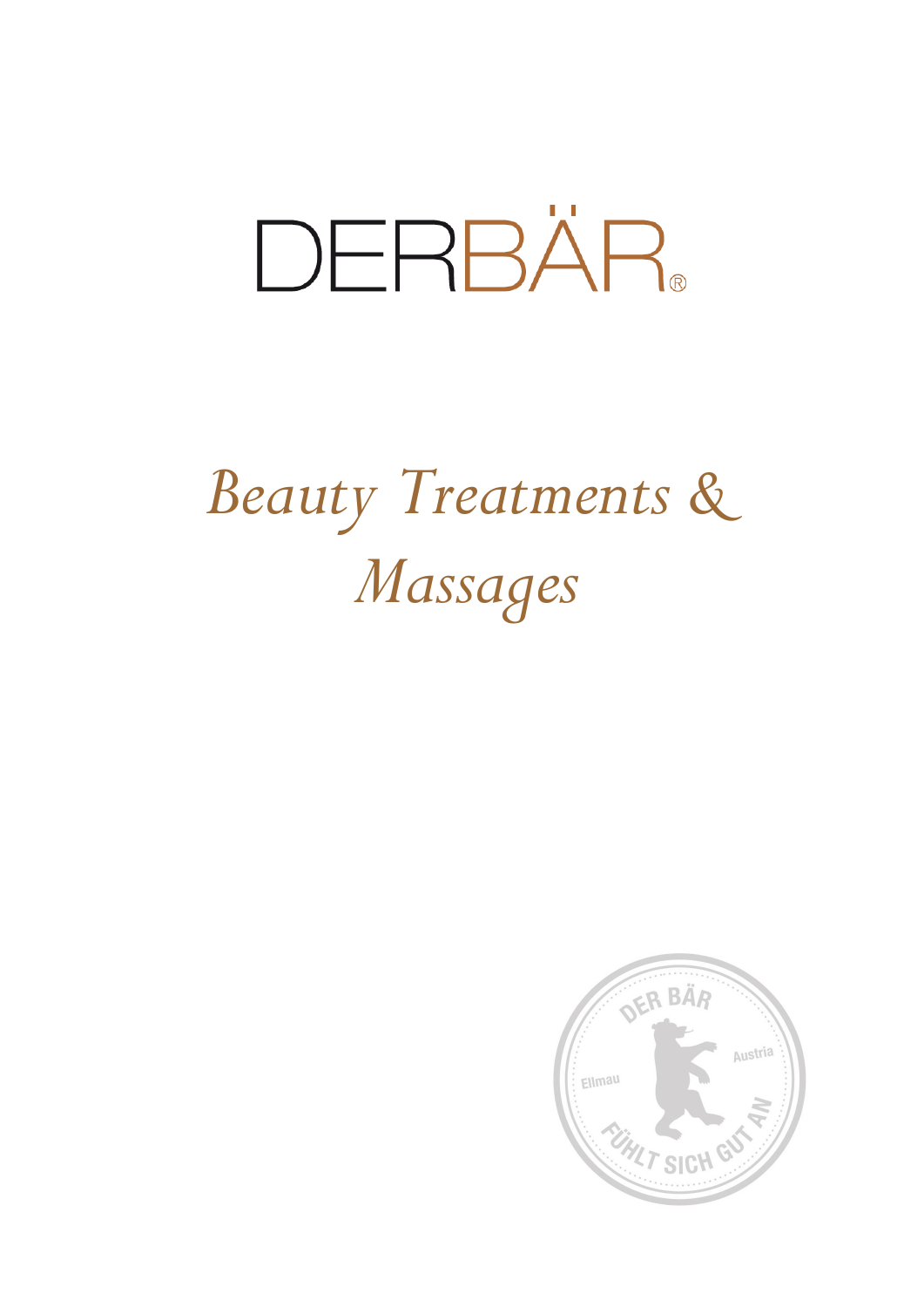# *BEAUTY TREATMENTS*

# *CONSTANTINA SOIKA*

# *Cosmetician and human energist*



*"The greatest gift we can give is to see, hear, understand the other..." Virginia Satir*

*As an experienced cosmetician, it is my pleasure to be able to inspire you with an extensive range of high-quality beauty and wellness services. Using the numerology method (according to Phythagoras) I accompany you as a human energetic in the search of the inner energy that gives you the strength to help yourself. This is used to discover the psych energetic, informative matrix and is an instrument of controlling and maintenance health. As a tool for modelling the present and shaping the future.*

#### *THALGO THE BRAND*

*The beauty care products are based on natural active ingredients and are distinguished by their excellent skin compatibility.*  For 50 years now THALGO has been specialising in conducting *research into active marine cosmetics. Highly effective ingredients from the depths of the sea with revolutionary regenerating, moisturising, and revitalising properties create the basis for unique products and treatments.* 

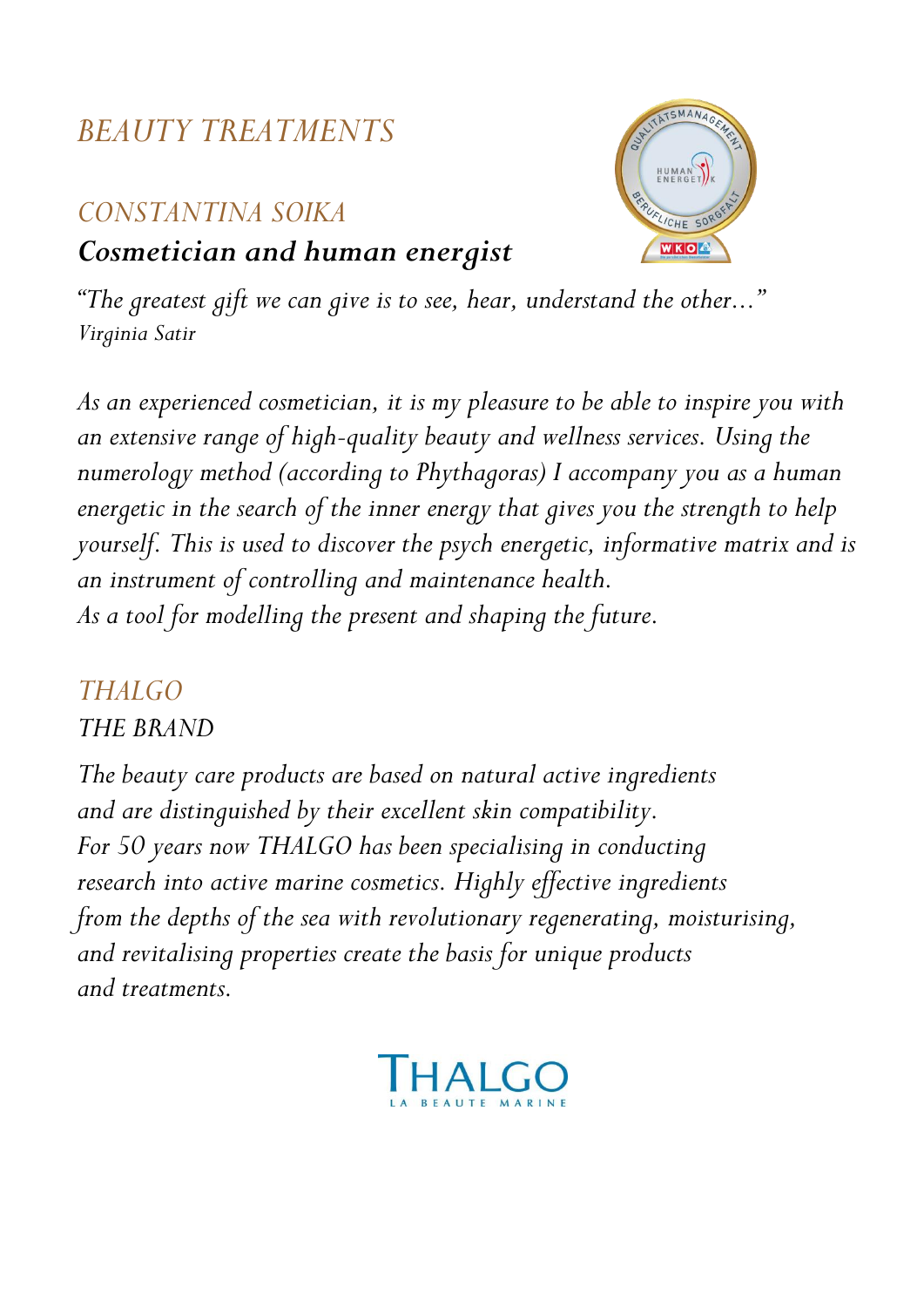# *PAMPERING FOR HANDS*

| Nail polish                                                  | $\in$ 12,-      |
|--------------------------------------------------------------|-----------------|
| Manicure, approx. 55 min.                                    | € 59, $-$       |
| Nails get filed, shaped, polished and cuticles               |                 |
| will be removed. If desired, nail oil, nail serum            |                 |
| or clear coat as well as skin care cream can be applied.     |                 |
| <b>Hand Spa, approx.</b> 75 min.                             | $\epsilon$ 85,- |
| Manicure, hand exfoliation and soothing hand massage         |                 |
| <b>PAMPERING FOR FEET</b>                                    |                 |
| Pedicure, approx. 60 min.                                    | € 63,—          |
| Nails get shaped, filed and polished as well as cuticle      |                 |
| and cornea will be removed. If desired, nail oil, nail serum |                 |
| or clear coat as well as skin care cream can be applied.     |                 |
| Foot Spa, approx. 75 min.                                    | $\in$ 89,-      |
| Pedicure, foot exfoliation and soothing foot massage         |                 |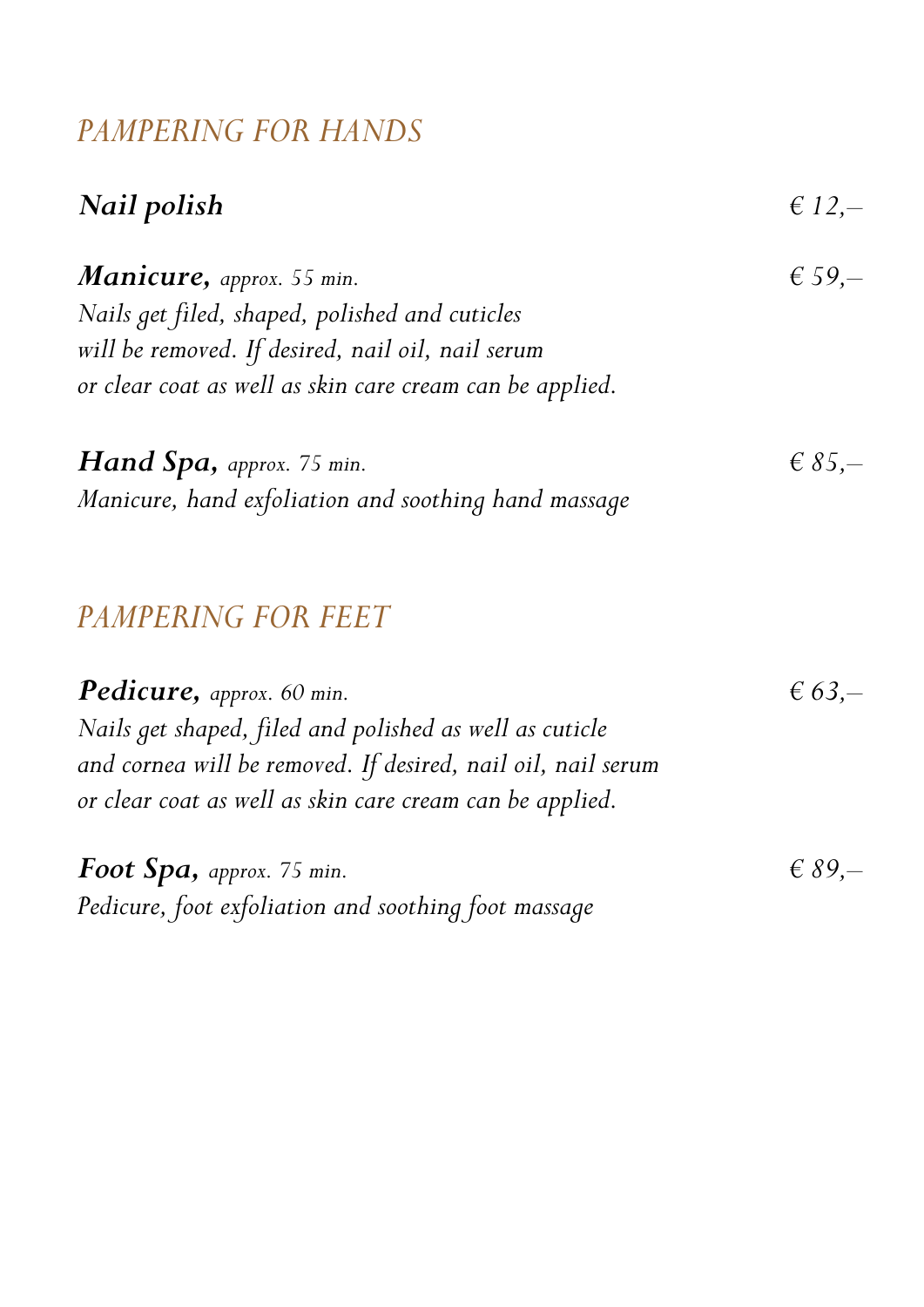# *THALGO FACIAL TREATMENTS*

*[Ingredient complex](https://www.linguee.de/englisch-deutsch/uebersetzung/ingredient+complex.html) from 100% micro pulverized seaweeds Has a balancing, remineralizing effect and moisturizes the skin optimally through to the minerals, vitamins and trace elements that it contains. Will be matched individually to your skin condition. The negative charge of the alga attracts the positive charge of the toxins.*

| as preparation mask<br>appropriate to every face treatment                            | $\epsilon$ 27. |
|---------------------------------------------------------------------------------------|----------------|
| or <b>aquarelle face treatment</b> , approx. 80 min.<br>especially for blemished skin | $\in$ 119,-    |

| <b>Source Marine Deep Sea treatment, approx. 75 min.</b> | $\epsilon$ 119,- |
|----------------------------------------------------------|------------------|
| with deep cleansing and face-palp, approx. 95 min.       | $\epsilon$ 136,- |

*The power of the sea for perfectly nourished skin. From the depths of the ocean comes SÈVE BLEUE, an extract rich in minerals and trace elements. It supplies your skin with intensive hydration leaving it soft and smooth with a radiant glow.*

| Detox treatment, approx. 60 min.                                                | € 93,—    |
|---------------------------------------------------------------------------------|-----------|
| with face-palp approx. 75 min.                                                  | $£ 123,-$ |
| This facial treatment, with effects on skin and body,                           |           |
| is an unique combination of spirulina and maritime magnesium. It combines       |           |
| effectiveness, naturalness and wellness. The skin gains more radiance, vitality |           |
| and freshness and leads to the renewal of the epidermis by energizing the       |           |
| metabolism in the cells. It relieves antioxidant stress - the skin can breathe  |           |

*again!*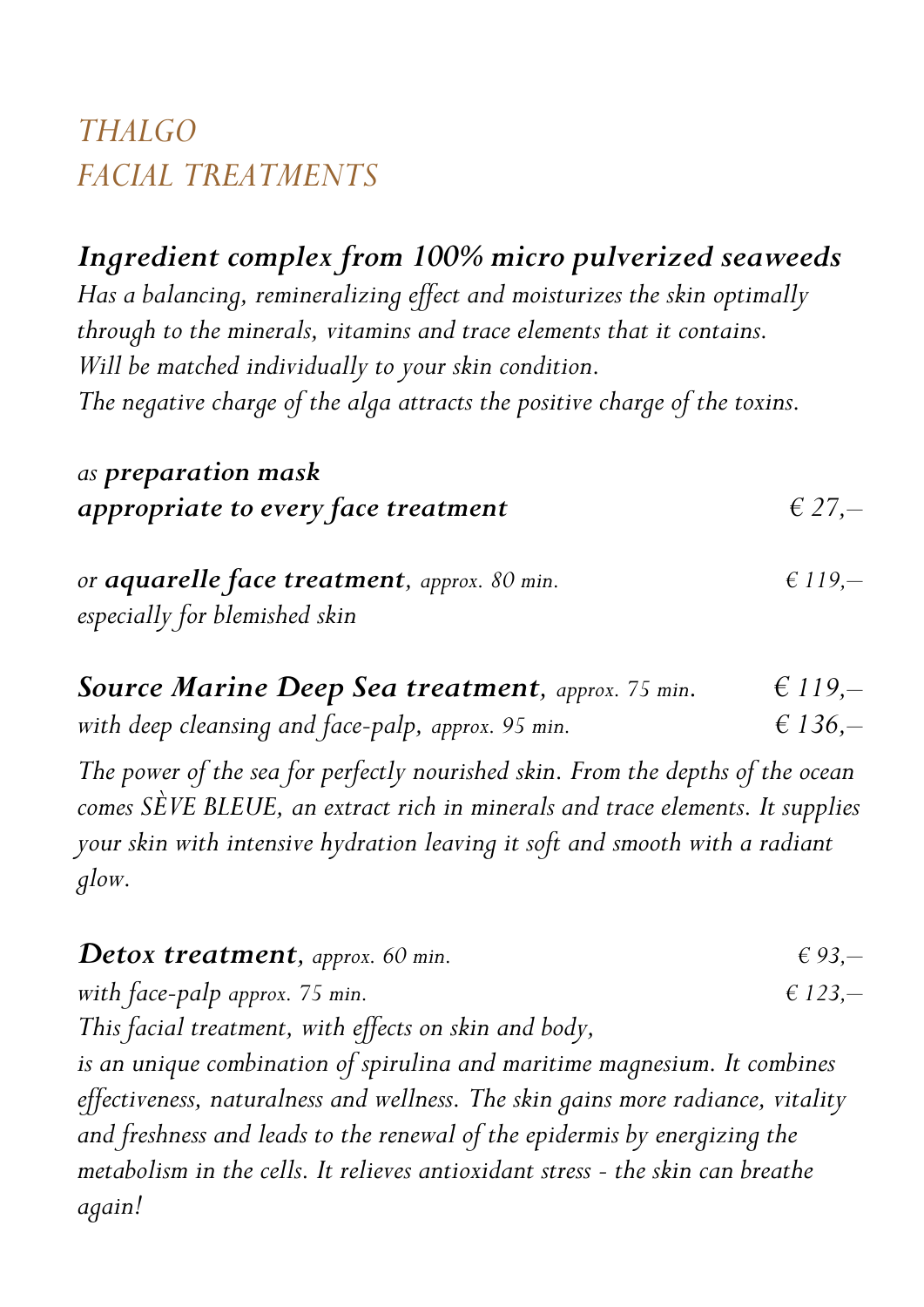*Hyaluronic-procollagene treatment, approx.* 75 min.  $\epsilon$  123,– *with deep cleansing, approx.* 95 min.  $\epsilon$  149,–

*A novel active ingredient complex combines three hyaluronic acids of different molecular sizes with glycoprotein, that activates collagen. This combination is responsible for smoothing and filling pronounced wrinkles. For a youthful complexion with more luminosity and radiance.*

| <b>Silicon treatment, approx.</b> 75 min. | $\epsilon$ 136.  |
|-------------------------------------------|------------------|
| with deep cleansing, approx. 95 min.      | $\epsilon$ 159,- |

*Your secret weapon against the signs of the passing time. An effective combination of marine silicon, collagen and hyaluronic acid gives your skin a 'lifted' appearance. A sculpting sheet mask infused with hyaluronic acid and silicon creates a radiant complexion and redefines facial contours. Enjoy a significantly younger appearance with a firm, smooth, even skin tone.*

| <b>Exception Marine treatment, approx. 95 min.</b> | $\epsilon$ 179,- |
|----------------------------------------------------|------------------|
| with décolleté treatment, approx. 115 min.         | $\epsilon$ 196.  |

*A cellular sensation thanks the patented AGE REVERSE complex created using natural algae hormones. A unique combination of exclusive active ingredients reactivates the cellular mechanisms reducing the visible signs of ageing and tackles both the causes and the unwanted symptoms of skin ageing. The highly effective treatment ritual achieves maximum anti-ageing effects. Even after just one application, it redefines facial contours, restores volume and lends the skin a more youthful appearance.*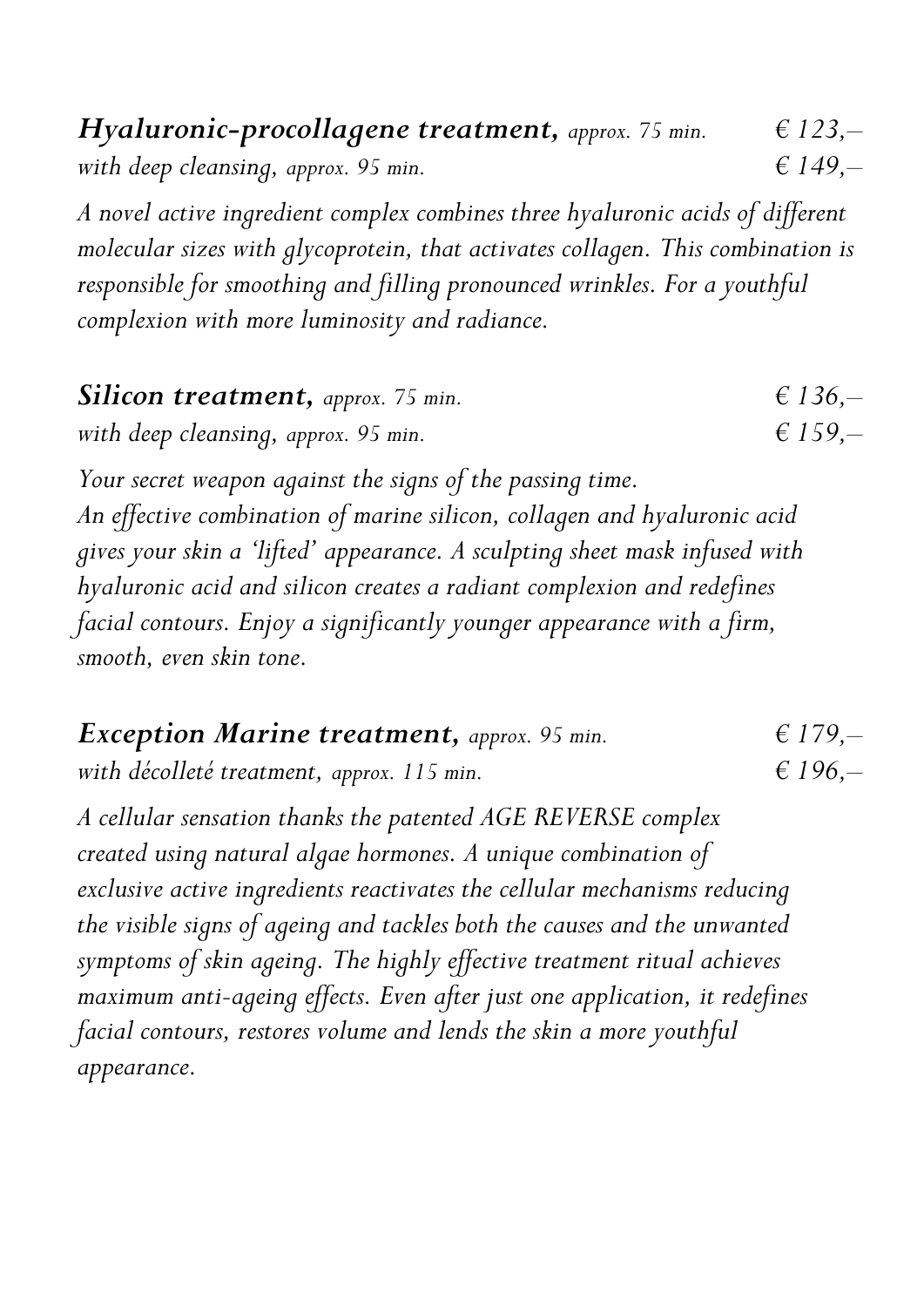*Description of face palp (included in every more detailed facial treatment)*

*Professional facial care with patented kneading roll massage technique for visible anti-aging results. A gentle treatment with a strong effect. The suction cup technique, developed in France, naturally restores the skin's youthfulness. The facial contours are being remodeled in a short time. Face Palp is a novel, patented method that combines classic kneading roll massage with traditional cupping technique. This technology enables tailor-made treatment that is customer-focused, and individual anti-aging issues are resolved in a noninvasive manner. At the touch of a button, the desired negative pressure can be precisely generated. The resulting vacuum between the glass and the skin creates a suction that strongly stimulates microcirculation, lymphatic flow and lipolysis, oxygenates the skin, and stimulates the production of collagen fibers.*

*THALGO Men treatment, approx. 75 min.*  $\epsilon$  119,– *with deep cleansing and head-neck massage, approx. 95 min.*  $\epsilon$  156,– *A range of skin care products from THALGO specially developed to meet the needs of men's skin. Marine and plant-based ingredients combined with the Ocean Blue mask result in enhanced elasticity and vitality. A facial treatment that rejuvenates and refreshes the skin with algae extracts.*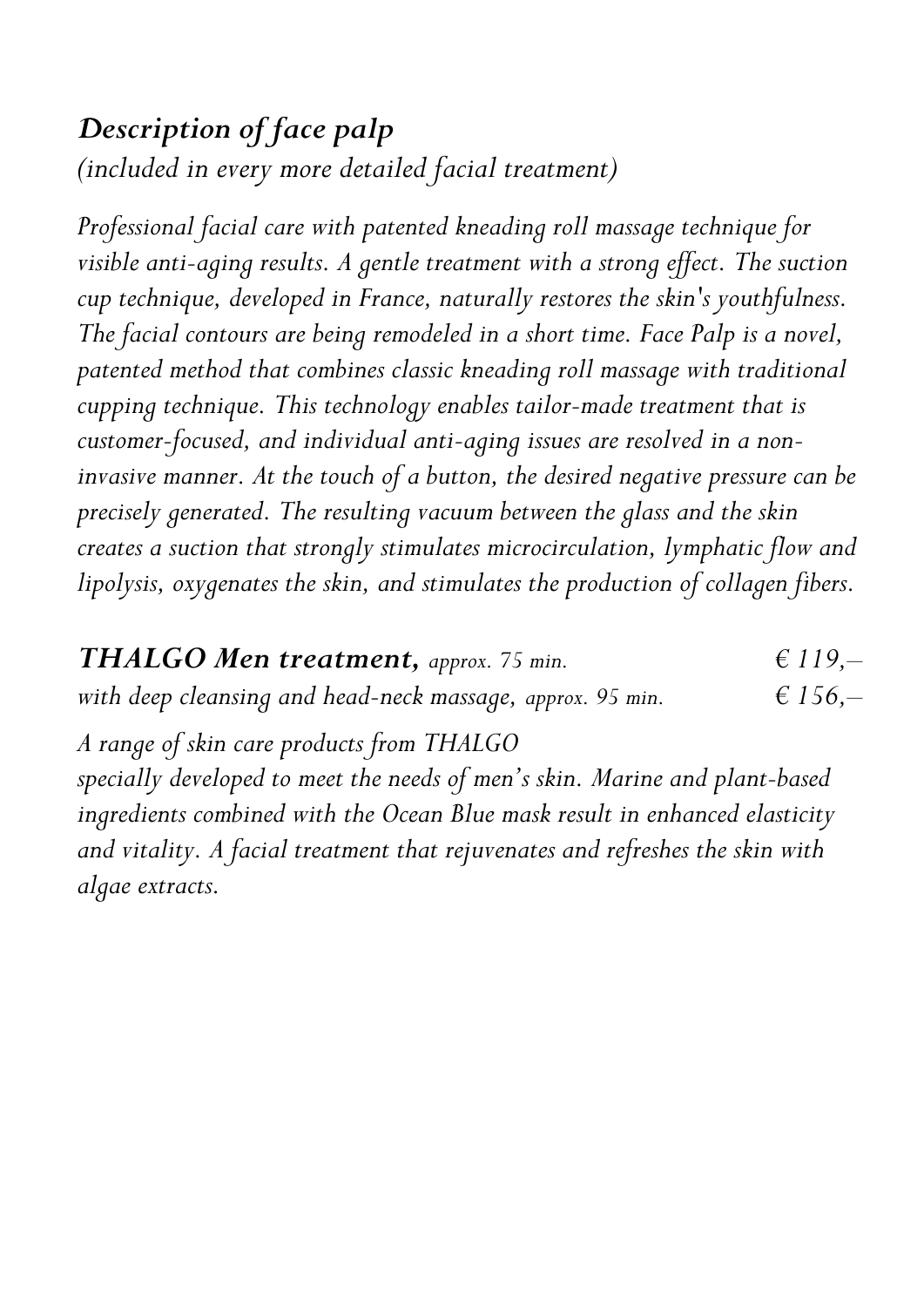*Ear candle treatment, approx.* 40 min.  $656 - 656$ *combined with a facial lymphatic drainage treatment, approx. 60 min. € 83,–*

*A Native-American well-being ritual that creates a sense of*  inner peace and provides new-found energy. This simple, natural *feel-good treatment offers you a short yet effective escape from everyday life, lulling mind and body into a state of relaxation. The effect of the candle creates a gentle eardrum massage resulting in a sensation of clarity in the head and ears (regulation of pressure between the ears and sinuses), as well as a feeling of harmony, balance and deep repose.*

| <b>Short Time-Out, approx.</b> 45 min.                | $\epsilon$ 65,- |
|-------------------------------------------------------|-----------------|
| approx. $60$ min.                                     | $\epsilon$ 79.  |
| This treatment has been specially created for clients |                 |
| who want to boost their skin's moisture levels and    |                 |
| enjoy a facial treatment in a short space of time.    |                 |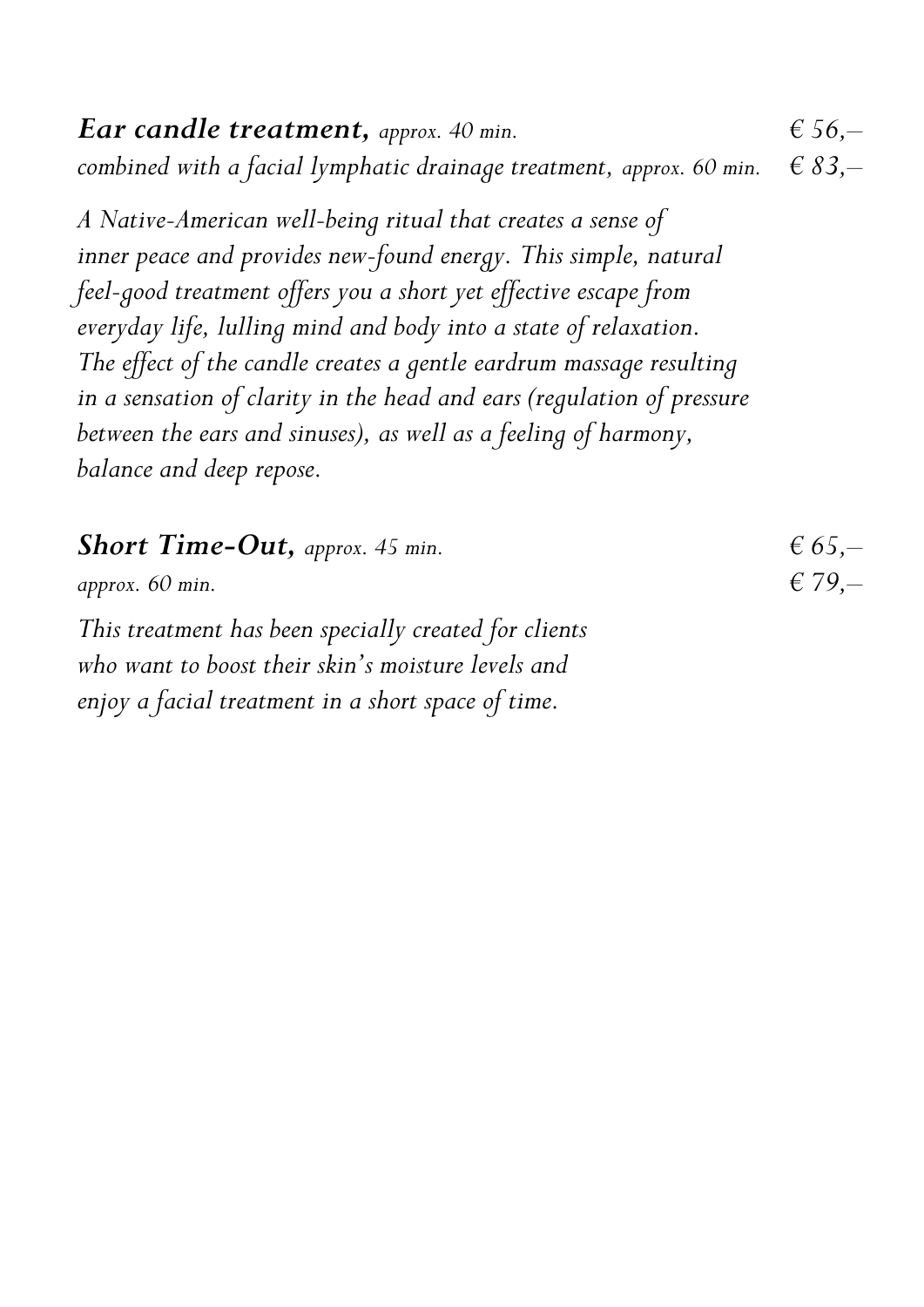# *FOR A RADIANT FACE*

| Facial massage, approx. 20 min.<br>with active-ingredient essence | € 39, $-$  |
|-------------------------------------------------------------------|------------|
| Facial massage, approx. 50 min.<br>with relaxing mask and serum   | € 73,—     |
| <b>FOR RADIANT EYES</b>                                           |            |
| Eyebrow plucking                                                  | € 13,-     |
| Eyebrow shaping                                                   | $\in$ 21,- |
| Eyebrow tinting                                                   | $\in$ 19.  |

| Eyelash tinting | $\epsilon$ 15,- |
|-----------------|-----------------|
|                 |                 |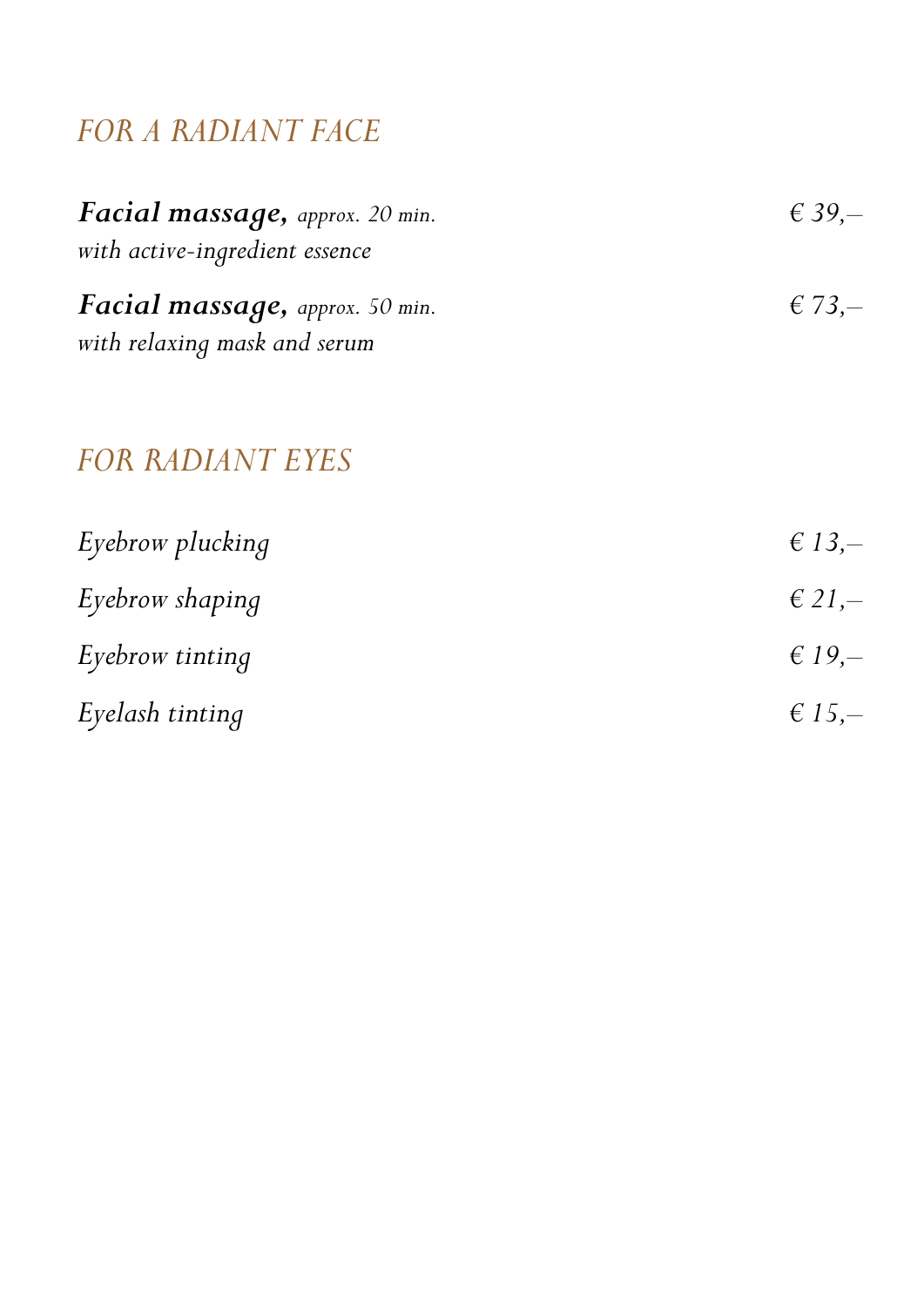# *DEPILATION WITH FILM WAX*

*The film wax is suitable due to its special condition ideal for hair removal for all skin types. Also for very dry and sensitive skin. The low melting point of the film wax allows almost painless depilation.*

| Chin, approx. 10 min.          | $\in 10,-$      |
|--------------------------------|-----------------|
| Upper lip, approx. 10 min.     | $\in 10,-$      |
| Armpit, approx. 15 min.        | $\epsilon$ 15,- |
| Bikini area, approx. 20 min.   | € 32,-          |
| Intimate area, approx. 30 min. | $\in$ 43,-      |
| Lower legs, approx. 45 min.    | € 56, $-$       |
| Full legs, approx. 75 min.     | € 93,—          |

# *DEPILATION WITH HOT WAX*

| Lower legs, approx. 30 min.         | $\in$ 32,-         |
|-------------------------------------|--------------------|
| Full legs, approx. 50 min.          | $\epsilon$ 49.     |
| Arms/back/chest, approx. 30-50 min. | from $\in$ 36, $-$ |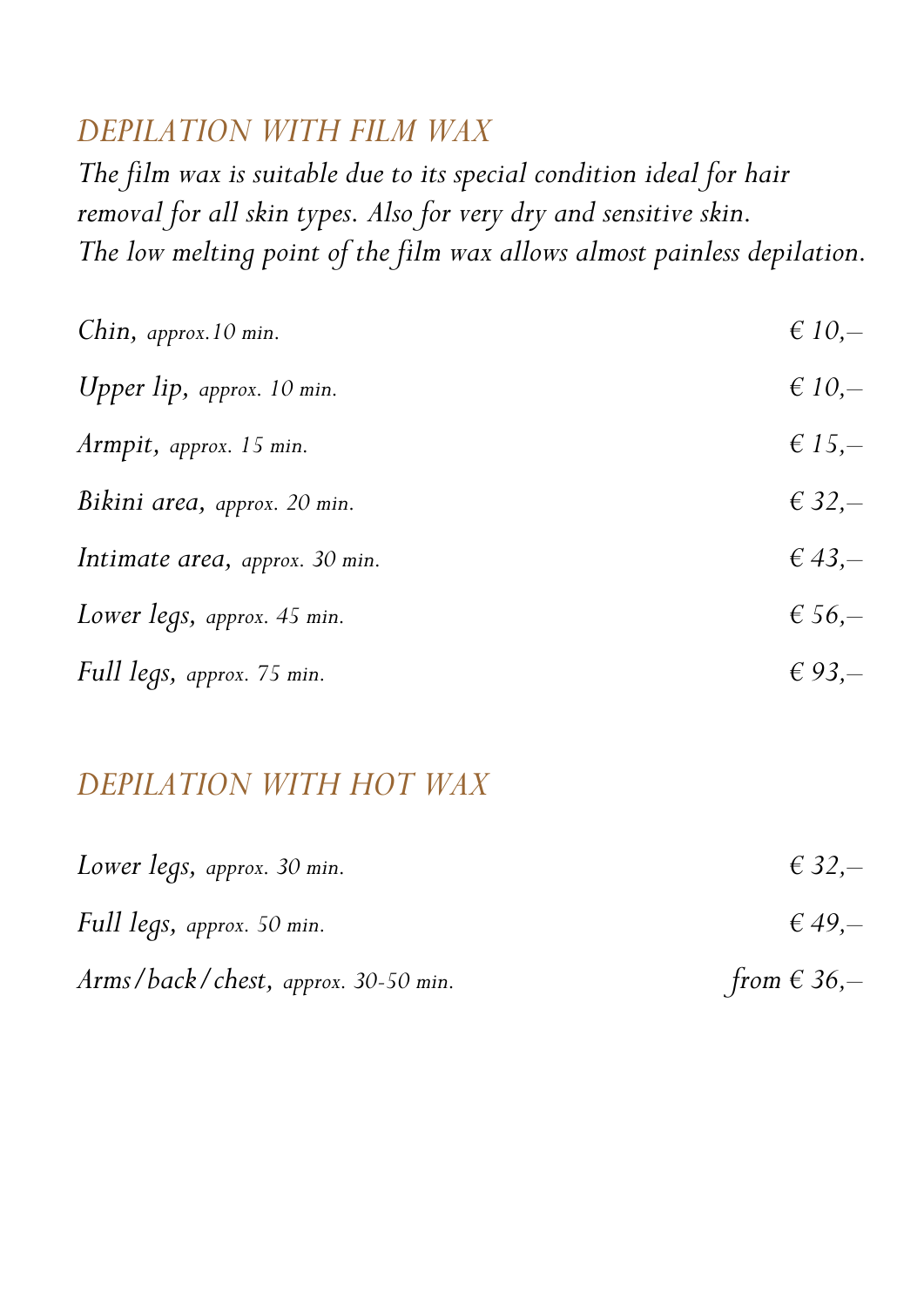# *CONNECT TO YOUR INNER SELF – SPA MASSAGES ON OUR QUARZSAND BEND*

#### *Indian-style massage*

*For a feeling of harmony and serenity Face-head-neck & foot massage, approx.* 75 min.  $E$   $121, -$ *Full body massage, approx. 90 min.*  $\epsilon$  *f*  $153,$ 

*The aim of Ayurvedic massages is to bring the body into a state of deep relaxation. The massage is blissfully soothing and the warm sesame oil penetrates deep into the tissues, releasing toxins and relaxing the muscles. The massage strengthens the immune system and actives the body's own healing powers.*

#### *Pantai Luar*

*Indonesian herbal ball massage Back, approx.* 50 min.  $\epsilon$  96,– *Back/thighs, approx.* 75 min.  $\epsilon$  130,–

*Relieves tension and lulls you into a state of relaxation. The herbal ball massage boosts your mental vitality, stimulates the activity of the lymphatic system, strengthens the muscles and fortifies the body's defences. Using a special technique the massage is carried out alternately using heated, herb-filled compress balls and warm oils. The treatment also serves to stimulate the metabolism and detoxify the body. Particularly effective in treating cellulite, tiredness and fatigue. The pleasant, relaxing effects of the massage are enhanced by the sensation of warmth and the aromatic scent of the herbs.*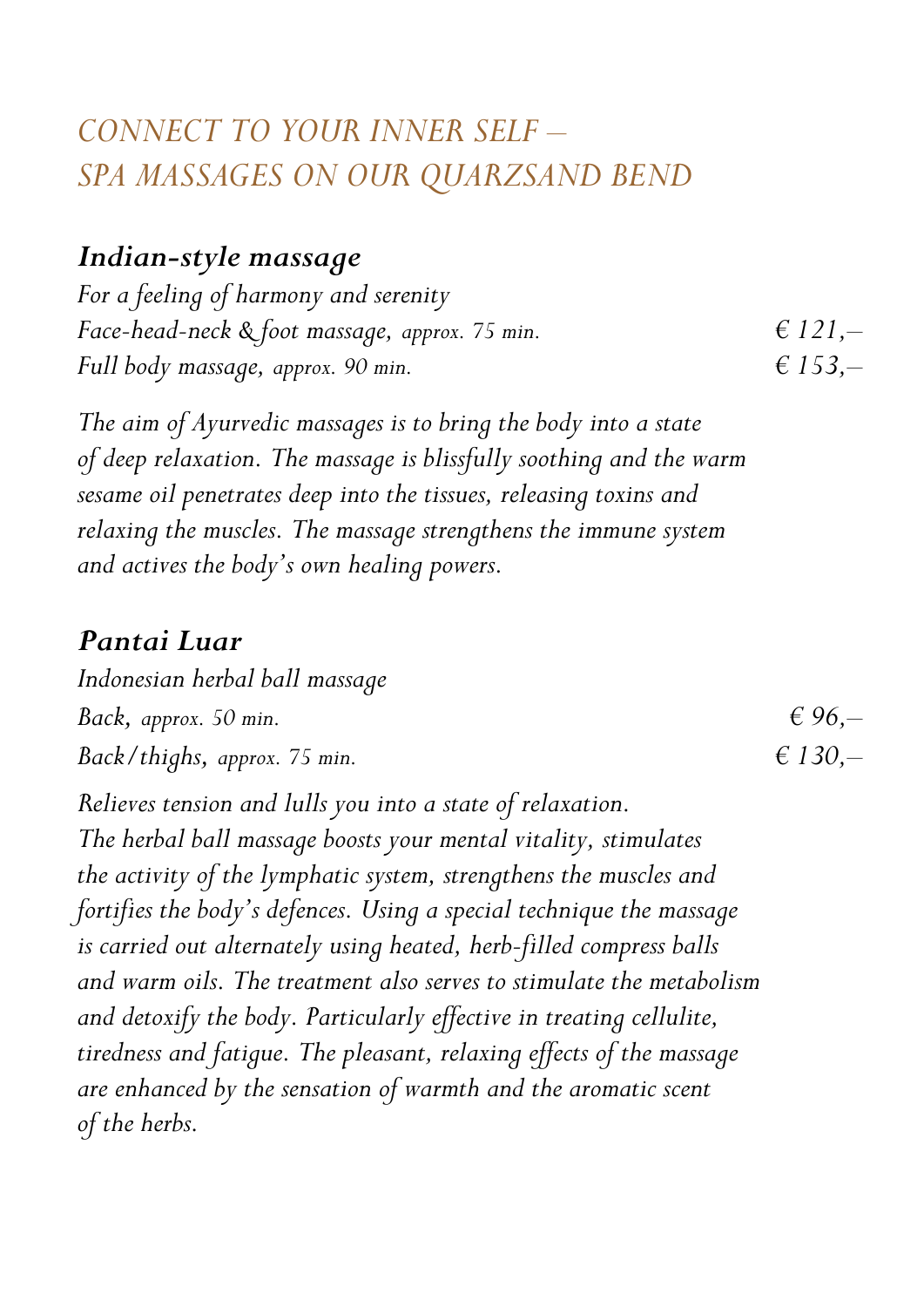#### *Egyptian pharaoh sand-stamp massage*

*Back, approx.* 60 min.  $\epsilon$  79,– *Back/thighs, approx.* 75 *min.*  $\epsilon$  *121,* 

*This gentle pressure massage carried out using heated sand-filled stamps and warm, aromatic oil, soothes and strengthens the back muscles, improves circulation and stimulates the skin's reflex zones. The healing properties of the warm sand, combined with gentle massage strokes, promote the removal of waste products and toxins. The long-lasting heat stimulates metabolism, relaxes the muscles and boosts the body's regenerative powers.*

*Muru Aki massage, approx.*  $60$  min.  $699$ ,  $-$ *The magic of the South Pacific – a unique beauty ritual The combined effects of warm seashells and hot lava rocks together with silky smooth coconut oil offer you a unique experience of sensual contrasts. The alternating heat and coolness have a profound tension-relieving effect that penetrates deep into the layers of tissue. The result is an incredible sensation of relaxation and ease, a rejuvenated body and mind and wonderfully soft, moisturised skin.*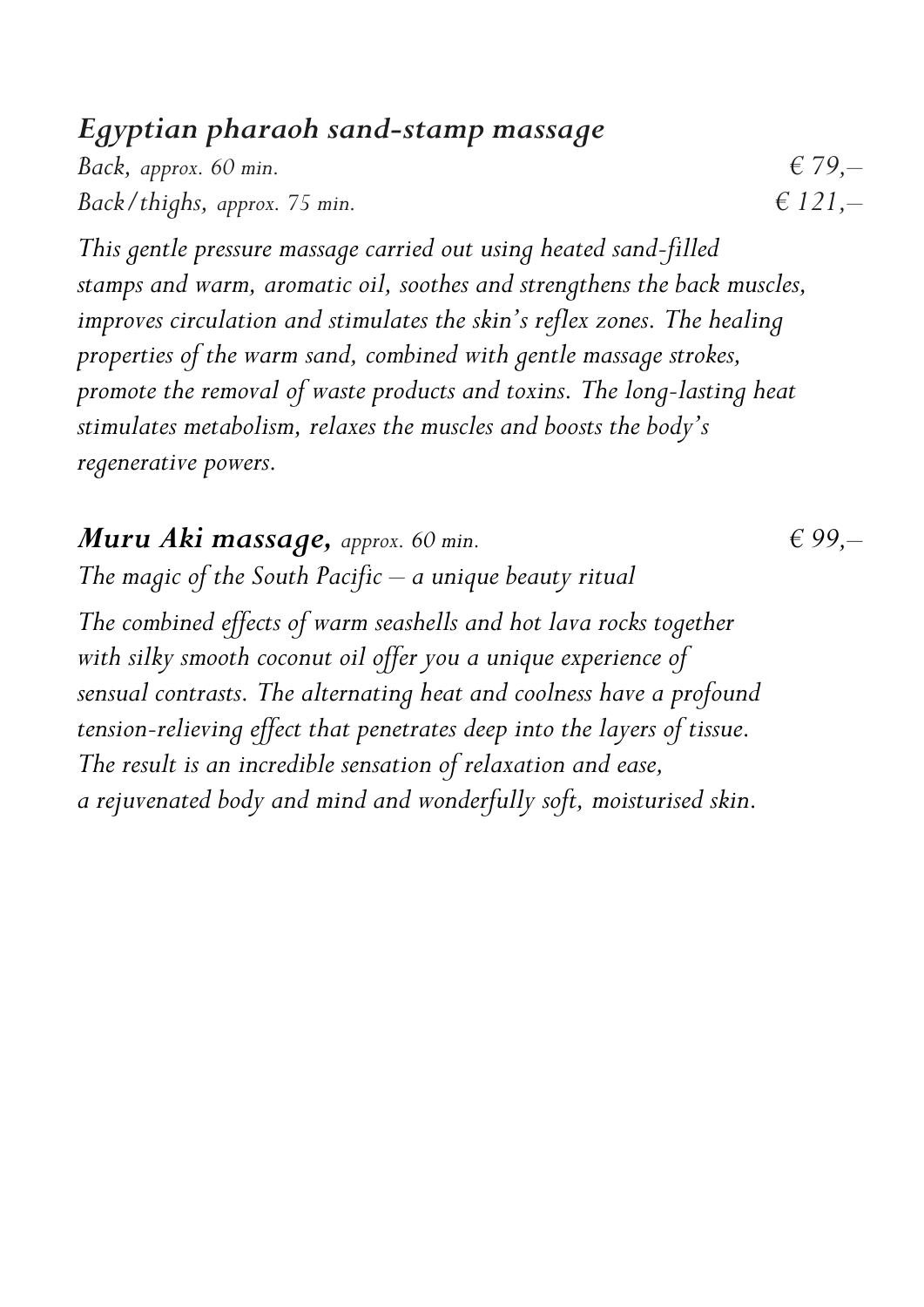# *KURLAND BODY TREATMENTS*

#### *Sea salt & oil exfoliation, approx.* 30 min.  $643, -643$

*Body exfoliation cleanses the skin and prepares it for subsequent treatments. The treatment removed dead skin cells and rough patches, activates cell metabolism and restores smoothness and suppleness to the skin.*

#### *Choice of moisturising body packs, approx. 40 min.*  $649, -64$

*Your body will smell simply wonderful and your skin will feel soft and silky. Especially suited to dry, sensitive skin. You can choose from the following essential oils:*

- *- Blackberry (moisturising, metabolism-boosting)*
- *- Lemongrass (refreshing, invigorating, cleansing)*
- *- Honey (anti-inflammatory)*
- *- Lavender (calming, harmonising)*
- *- Champagne (crisp and invigorating)*

#### *Moor mud wrap, approx. 40 min.*  $656 -$

*The healing power of the moor: This back wrap with moor mud warmed by the sun is perfect for soothing a tired back. It is deeply relaxing and also has a positive effect on joint complaints. Equally suited to detoxifying and pH-balancing.*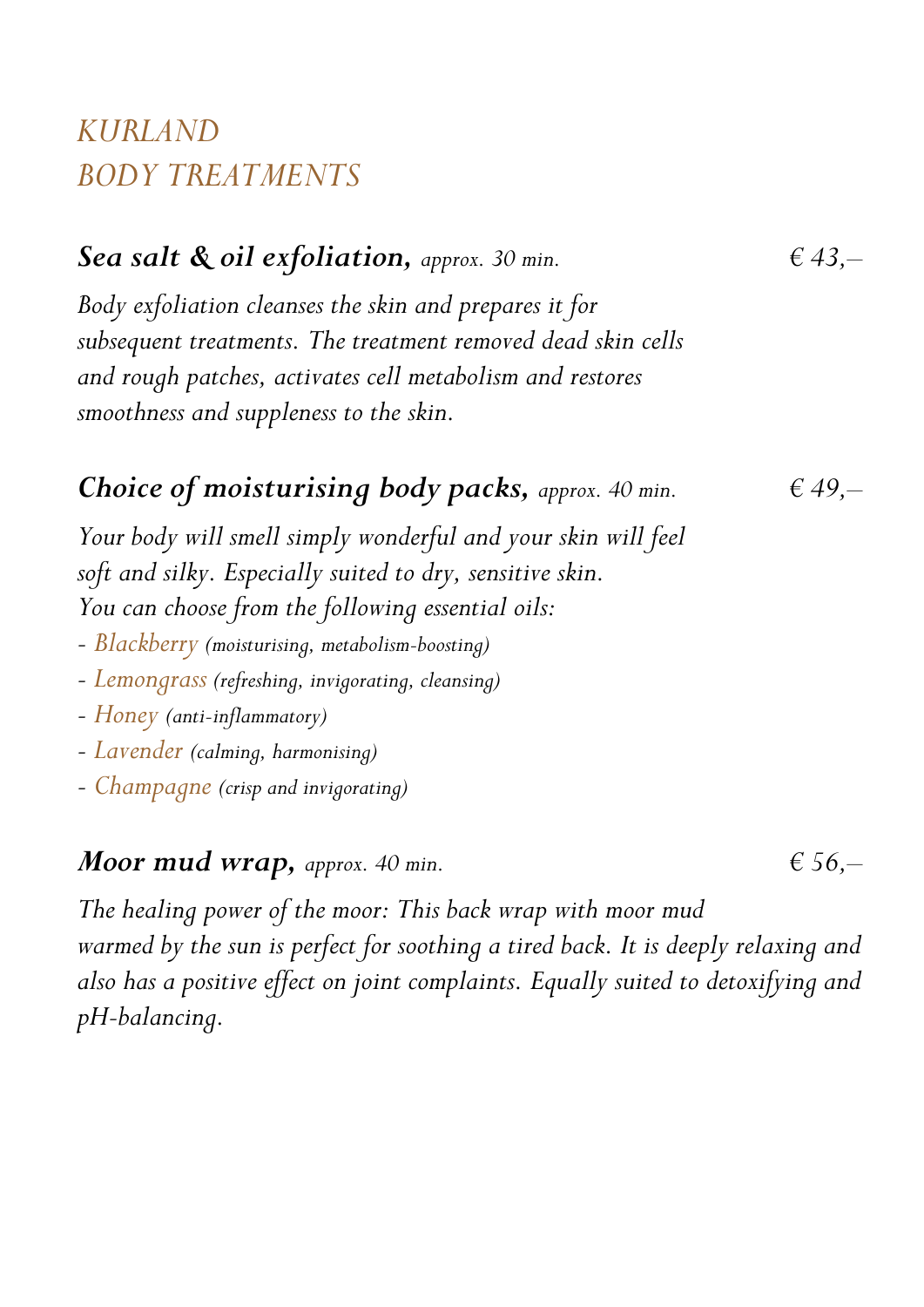# *Sea salt & oil exfoliation and body wrap by choice, approx. 60 min.*  $\epsilon$  79,–

*For a completely strengthened and soft skin feeling we recommend a combination of a sea salt & oil exfoliation and a body wrap by choice.*

#### *Goat butter cream body wrap, approx.* 50 *min.*  $663, -466$

*For dry to very dry skin. Goat milk butter is rich in minerals, vitamins and enzymes. The various fatty acids contained in goat butter cream have an anti-inflammatory, nourishing effect on the skin. Natural protective substances activate the cells and enable them to defend themselves against possible diseases. With its high percentage of goat butter, combined with aloe vera, panthenol and urea, the cream provides the skin with maximum moisture. The special fatty acids contained in the goat butter have a balancing effect and can relieve itchiness (pruritus). Effective in treating atopic eczema and psoriasis.*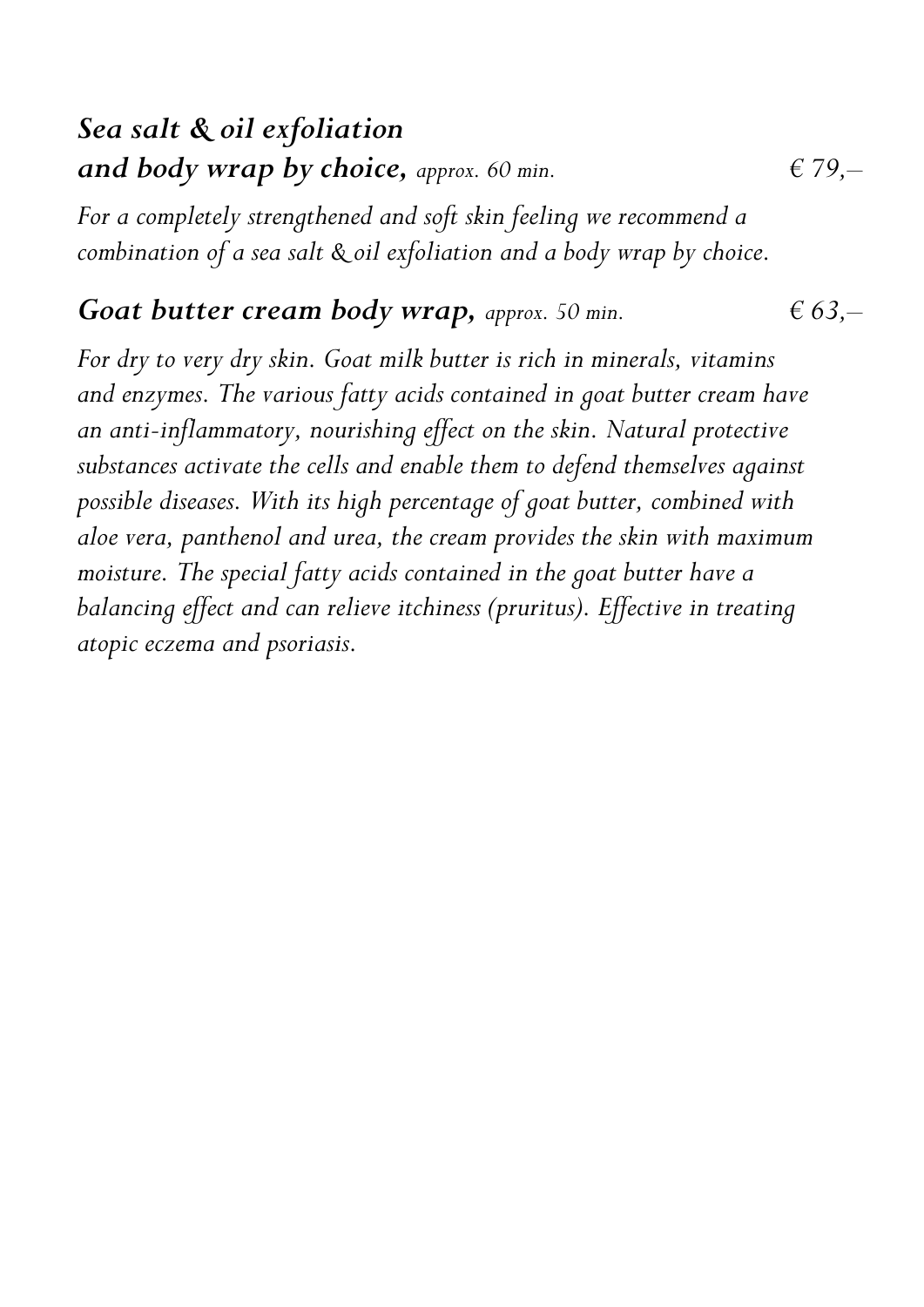# *OUR RECOMMENDATION*

| Thalasso seaweed body pack, approx. 45 min.             | $\epsilon$ 59,- |
|---------------------------------------------------------|-----------------|
| combined with a sea-salt exfoliation, approx. 65 min.   | $\in$ 83.       |
| combined with a thigh and stomach wrap, approx. 75 min. | $\epsilon$ 96.  |

*The freshly blended, 100% pure, natural, micro-pulverizing seaweed used in this body pack has a detoxifying effect and helps neutralise excess acid. It stimulates the metabolism, re-mineralises and moisturises. The valuable vitamins, trace elements and minerals contained in the seaweed nourish the skin and tissues. The result is a deep, long-lasting sense of well-being and a body bursting with renewed energy.*

*Garshan raw silk glove massage, approx. 50 min. € 103,– combined with a goat-milk butter cream body pack, approx. 85 min € 159,– During this dry massage the use of gloves made from highest-quality, heavy Bourette silk, stimulates the skin, invigorates the metabolism and boosts blood flow in the tissues. The exfoliating effects of this blissfully relaxing, harmonising massage enhance your sense of overall well-being. A creamy, nourishing, moisturising body pack whilst lying on the softpack bed rounds off the treatment and offers a heavenly experience for all the senses. Leaves your skin visibly more radiant, soft and velvety to the touch.*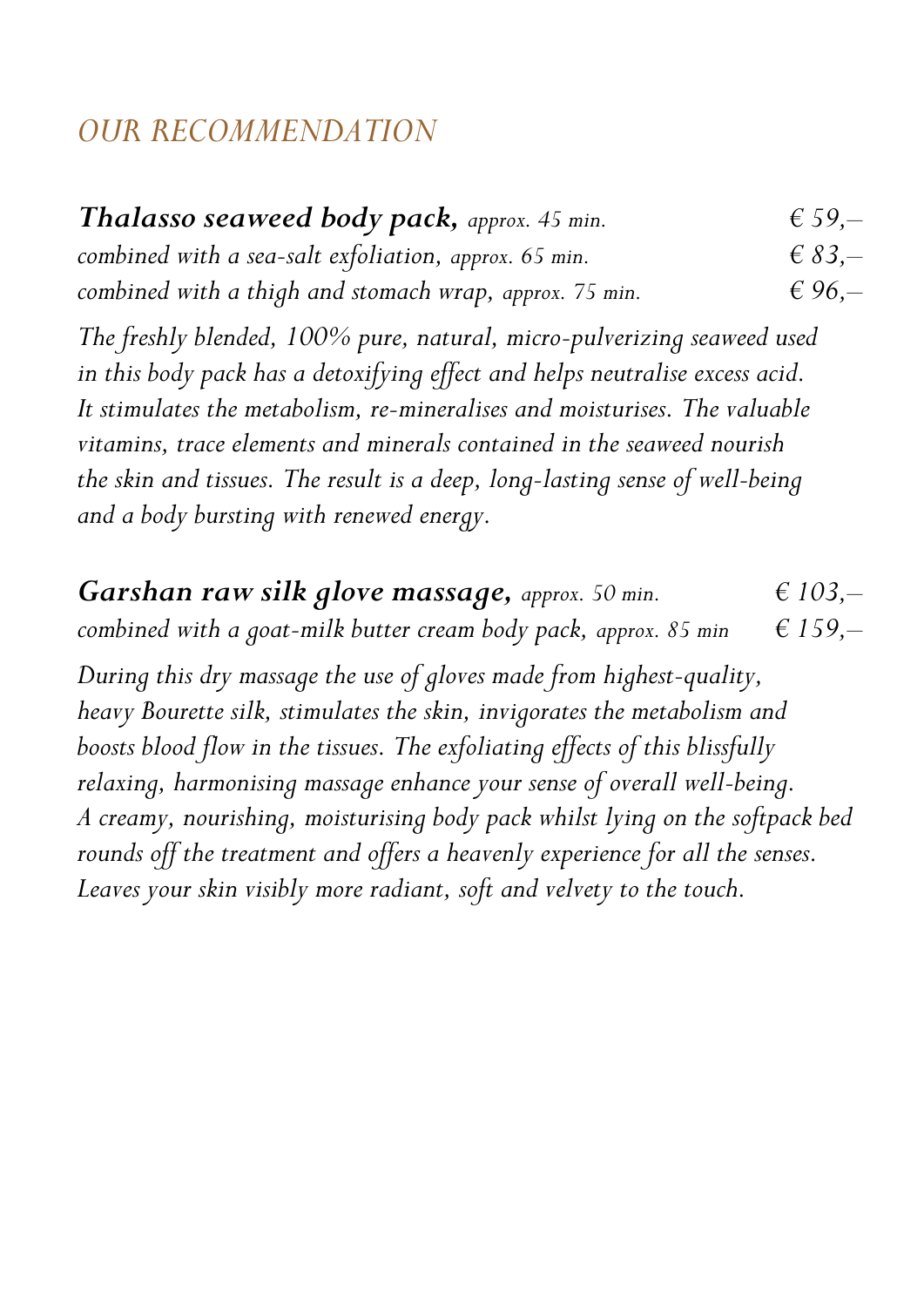# *Body Palp - wellness for tension and the treatment of cellulite*

*Treatment in combination with Garshan raw silk glove massage approx. 120 min*  $\epsilon$  *f* 196*<i>,* $-$ 

*Body Palp is a novel patented method, the classic kneading and rolling massage combines with traditional cupping technique. As a result, better circulation and healthy blood flow are promoted. The body can absorb and maintain nutrients, hormones, vitamins, oxygen and enzymes, which leads to an improvement in the overall functioning of the body. In addition to the medical and wellness benefits, this treatment has an immediate and a lasting effect! The vacuum created between the glass and the skin creates a suction that activates lymph flow and promotes fat burning. The skin looks young, elastic, smooth and the muscles are relaxed!*

#### *Detox treatment for body and connective tissue*

| $1x$ 95 min. | $\in$ 143,-      |
|--------------|------------------|
| $3x$ 95 min. | $\epsilon$ 364,- |

*This treatment is highly effective thanks to the improved absorption of the active ingredients through the use of the invigorating Garshan raw silk gloves. The cleansing, detoxifying Thalasso seaweed body pack targets excess fluids and fat depots in the tissues. The tightening, firming wraps detoxify and neutralise excess acid in problem areas (stomach, legs, buttocks) and are effective in treating connective tissue weakness/cellulite.*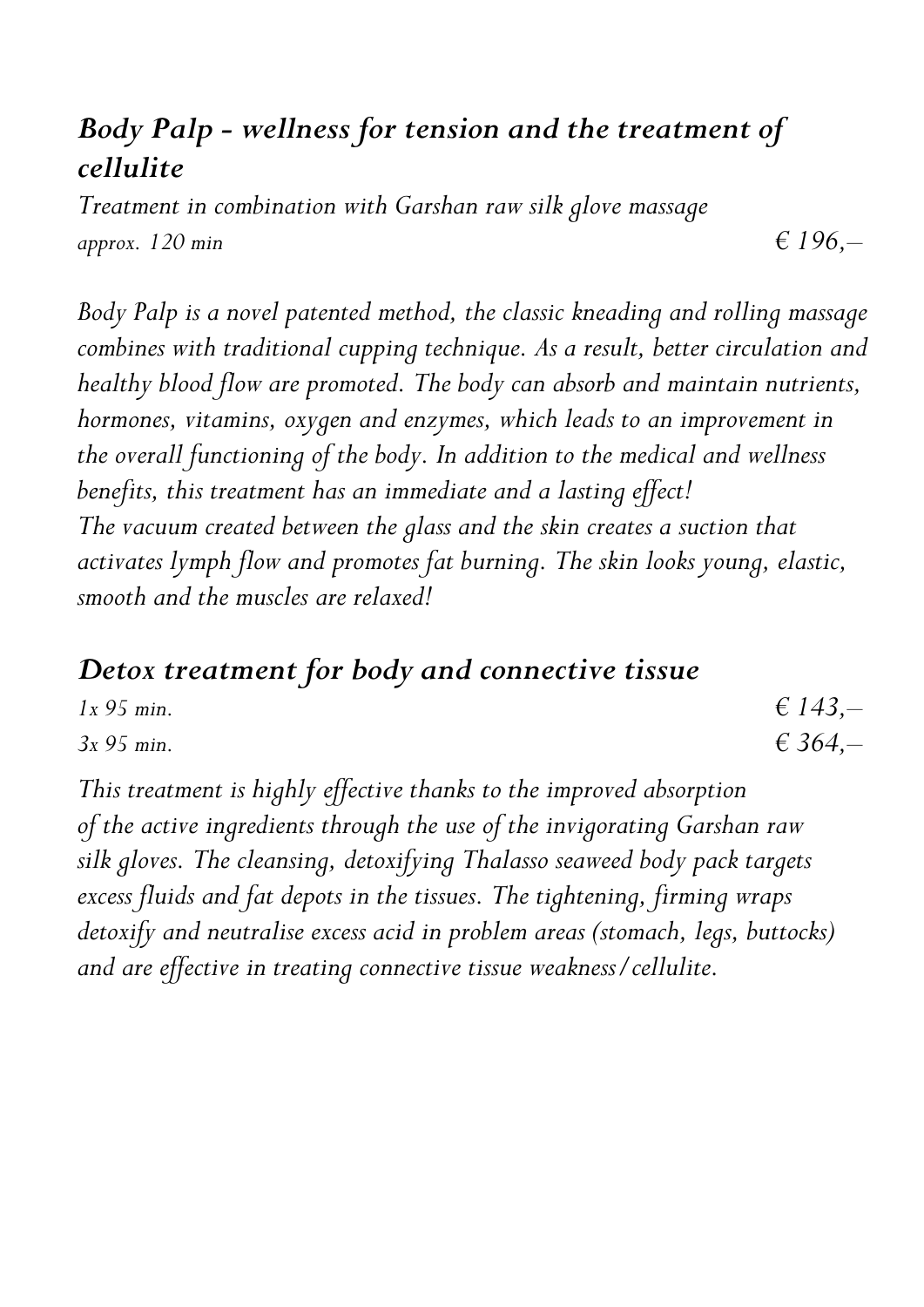# *MASSAGES*

#### *ROMAN FEYERSINGER*

#### *Massage therapist specialized in back problems*

*As an ambitious athlete and fourfold IRONMAN, I know how important it is to give your body the necessary relaxation and regeneration. Let me do something good for you against tension and pain. I look forward to meeting you.*

#### *Manual lymphatic drainage using the Dr. Vodder technique*

| approx. $25$ min.                    | $\epsilon$ 44,-  |
|--------------------------------------|------------------|
| approx. $50$ min.                    | $\epsilon$ 79,-  |
| With tape application $-$ large area | $+ \in 11, -$    |
| With tape application $-$ small area | $+ \epsilon$ 7,- |

*A very gentle form of therapeutic massage that activates the lymphatic flow leading to reduced swelling, oedema and pain and to an acceleration of healing processes of various kinds. Furthermore, thanks to its draining effects, this technique is beneficial for those undergoing cleansing, detoxifying treatment. It is also used to treat cellulite and aids stress reduction. Treatment always begins with the stimulation of the cervical lymph nodes to create a suction effect. Kinesio tape can be used to prolong the results.*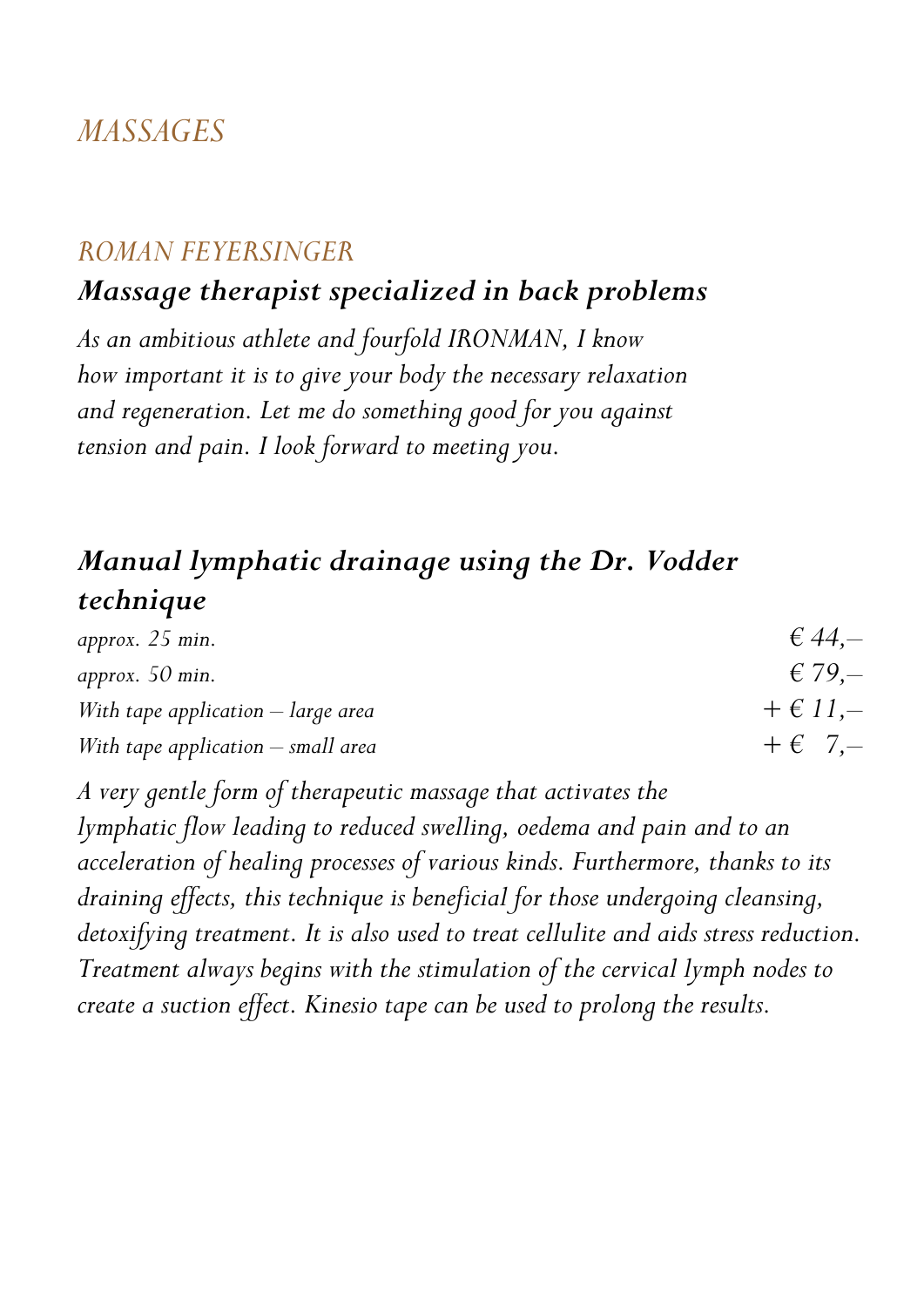#### *Classic Swedish massage*

| approx. $25$ min.                                                                                                                              | $\in$ 44,-      |
|------------------------------------------------------------------------------------------------------------------------------------------------|-----------------|
| approx. $50$ min.                                                                                                                              | $\epsilon$ 79,- |
| A classic-style, deeply-penetrating massage to treat tension<br>and muscle stiffness, as well as tension headaches and<br>restricted mobility. |                 |

#### *Sport massage*

| approx. $25$ min. | $\epsilon$ 44,- |
|-------------------|-----------------|
| approx. 50 min.   | $\epsilon$ 79,- |

*Intensive massage strokes and gentle stretching to relax overused, tired muscles or to activate the body before sporting activities.* 

| Foot reflexology massage, approx. 25 min. |  | $\epsilon$ 44. |
|-------------------------------------------|--|----------------|
|-------------------------------------------|--|----------------|

*A kind of 'remote treatment', the effects of which can influence the entire body. Massaging the pressure points on the feet has a highly stimulating effect on the entire organism.*

# **Cupping therapy,** *approx.* 25 min.  $\epsilon$  32,–

*The vacuum created in the cup strongly stimulates the blood circulation and has a detoxifying effect. For the alleviation of local muscle tension the cupping glass is left on the same spot for approx. 10 to 15 minutes. Please note that areas treated may remain discoloured for several days until the body has processed the intense stimulatory effects of the treatment.*

#### **Suction wave massage,** *approx.* 25 min.  $\epsilon$  37,–

*The sliding movement of the suction cups over the oiled back has a strong stimulating effect on the blood circulation. The treatment loosens tissue adhesions and the skin regains its elasticity.*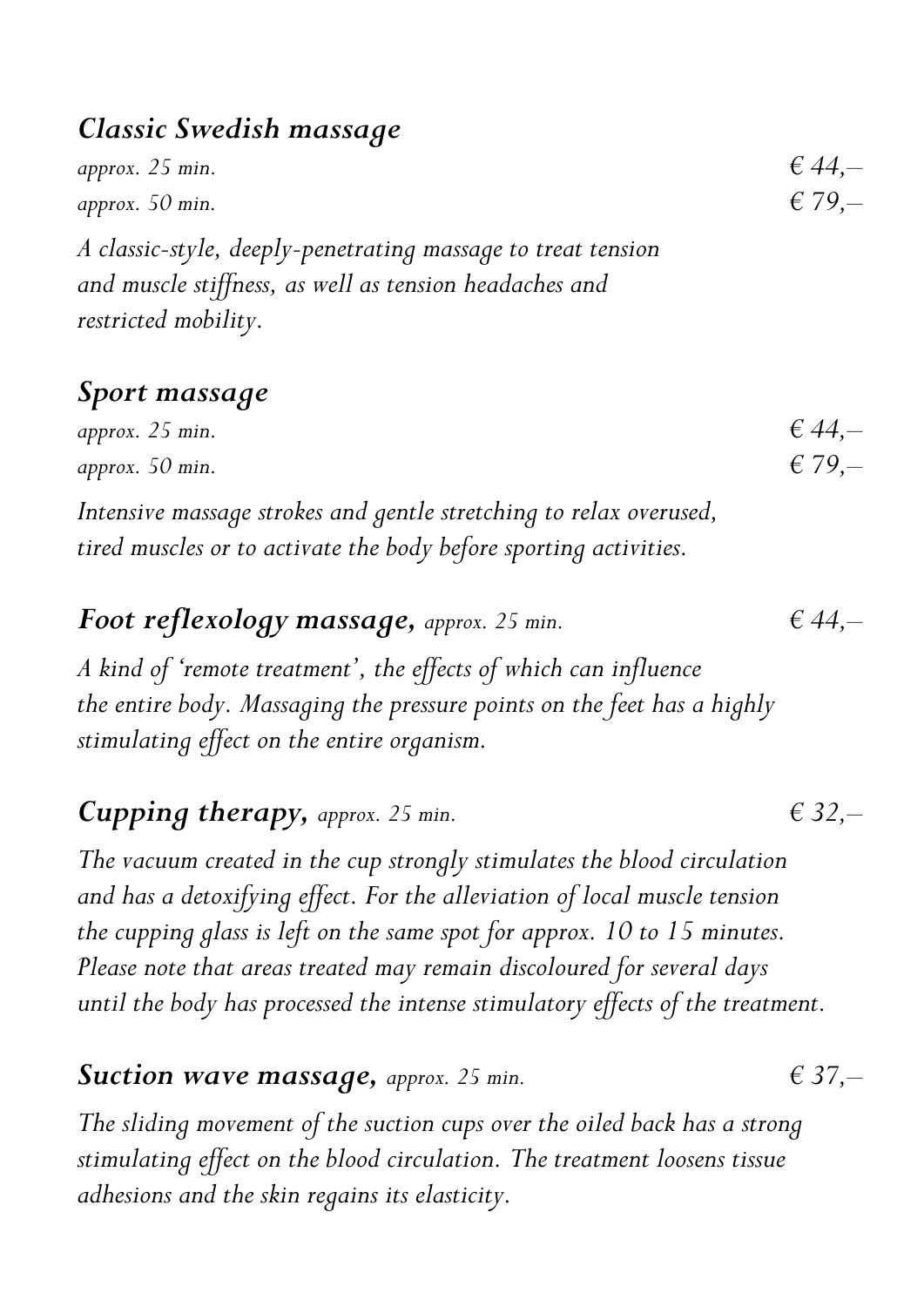| Full-body (aroma) massage, approx. 50 min.                                                     | $\in$ 79,- |
|------------------------------------------------------------------------------------------------|------------|
| Gentle, full-body massage with a choice of aromatic oils,                                      |            |
| each of which has different effects on the organism                                            |            |
| - Lavender                                                                                     |            |
| - Gingko-lime                                                                                  |            |
| - Honey                                                                                        |            |
| - Camomile                                                                                     |            |
|                                                                                                |            |
| <b>Easy Taping, approx.</b> 25 min.                                                            | $\in$ 35,- |
| This form of taping alleviates movement pain and can be used<br>to treat symptoms permanently. |            |
|                                                                                                |            |

#### *Connective tissue massage, approx.* 25 min.  $644, -64$

*The very intensive segmental back massage improves skin elasticity and stimulates the blood circulation. At the same time the massage, by stimulating the so-called Head zones of the skin, has a reflex effect on the inner organs.* 

#### *Combined massage, approx.* 50 *min.*  $\in$  83,–

*Combine two massages of your choice, e.g. a suction wave massage with a sport massage, or a back massage with a foot reflexology massage.*

*25 minutes per massage type. The massage treatments can be combined in any way to suit your preferences.*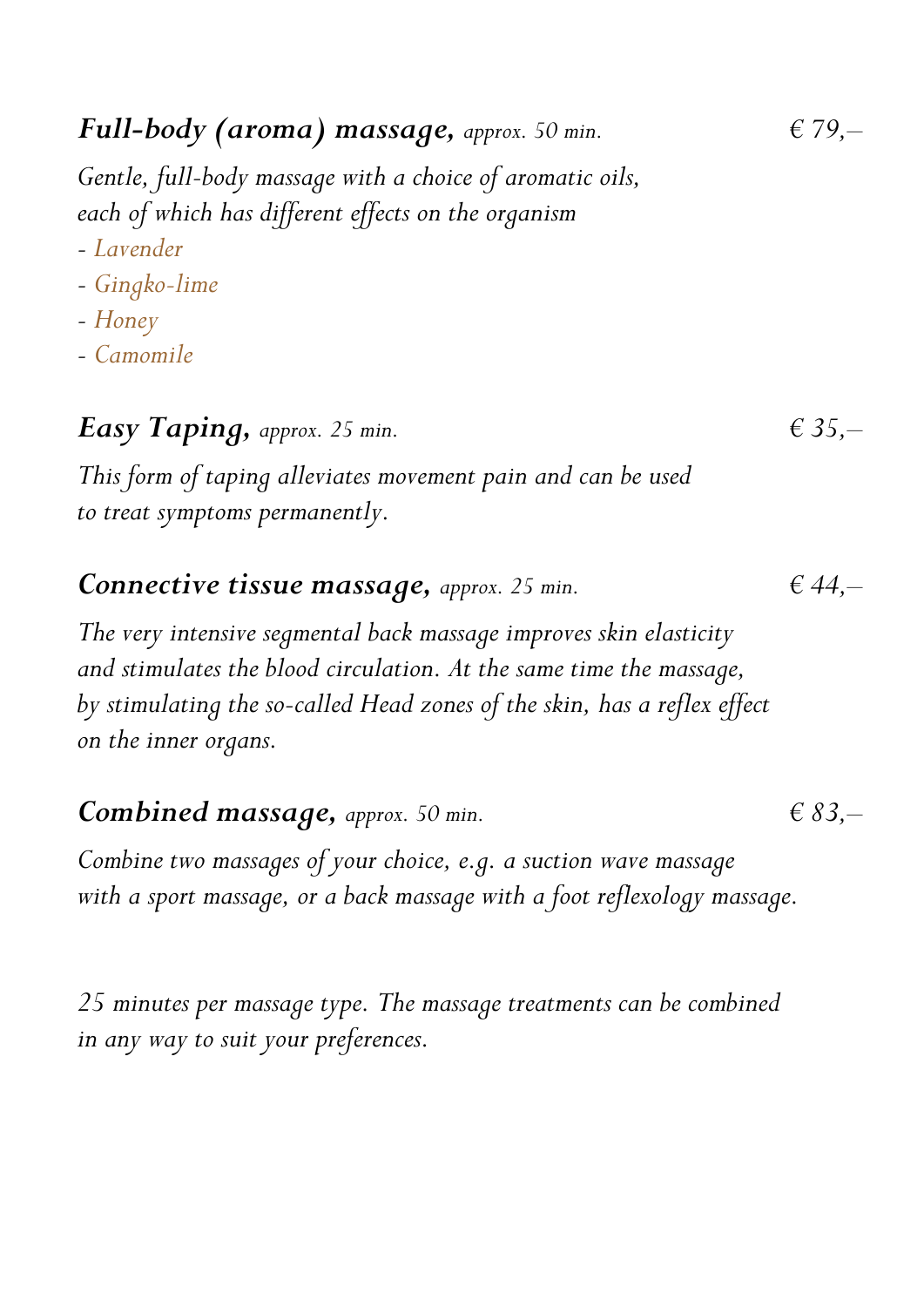#### *Intense back massage Massage by J. Salchenegger, approx. 25 min*  $644,$ *approx.* 50 min  $\epsilon$  79,–

*Due to the slow rising of the intensity and the special techniques of this*  massage, the energy flow of your back is being activated and the mobility in *your spine and head will be reached. The tonus of your back-, neck-, and loin muscles will be descended. A sense of well-being, warmth and comfort flows through your whole body.* 

*After personal agreement and exclusion of contraindications, I allow myself to use the following (not separately bookable) aids as part of a therapeutic treatment:*

# *Physio Flossing*

*Especially used for movement restrictions and nonspecific pain. Here, the joint or the muscle belly is wrapped with a flossband. Under pressure active and passive movements will be performed for about 2 to 3 minutes and then released again. It leads to improved blood circulation, faster regeneration and improved mobility.*

#### *Hypervolt vibration massage*

*It allows the treatment of the tissue with up to 3200 beats per minute. Muscle stiffness and soreness can be alleviated and the circulation and the range of motion can be improved.*